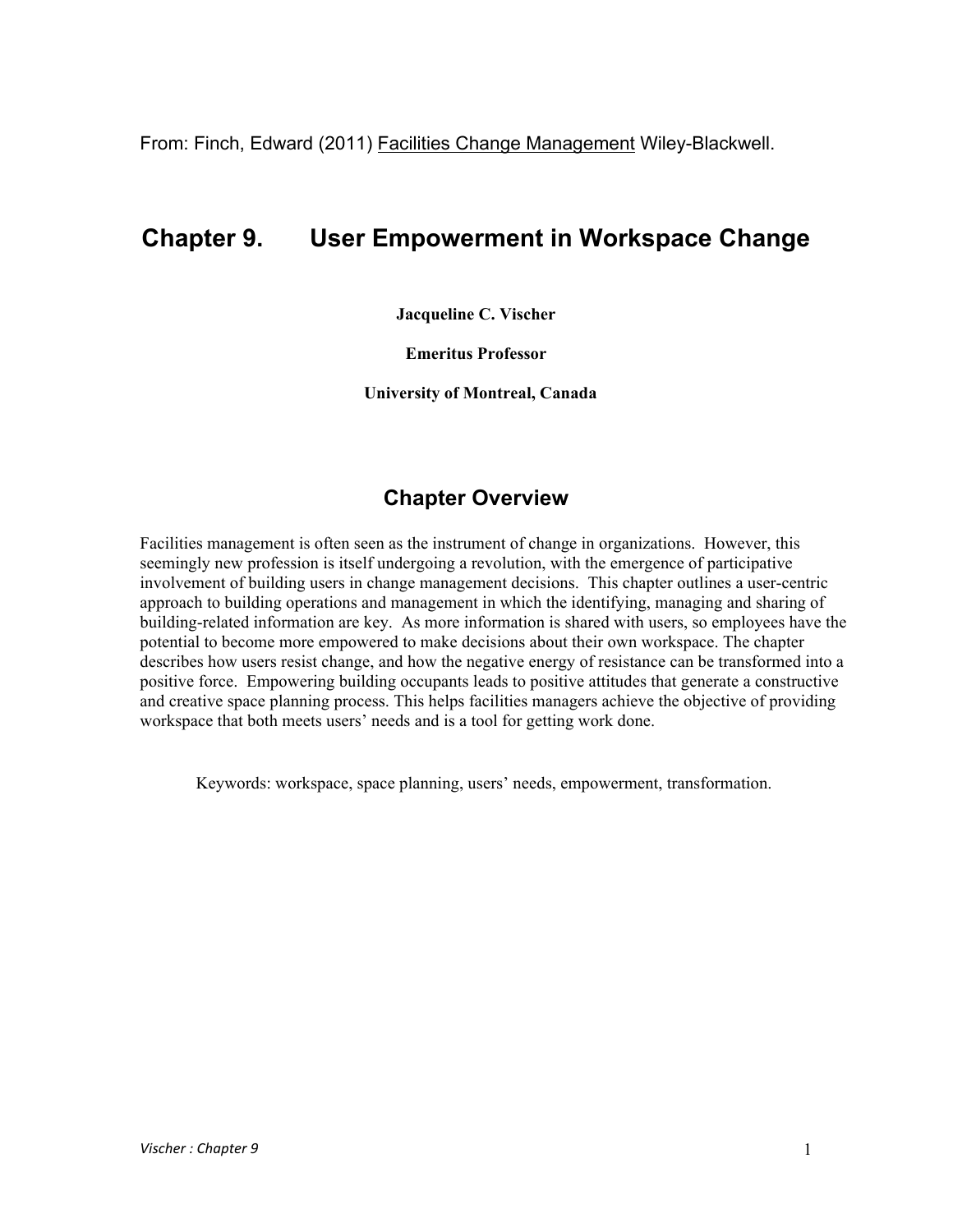# **9.1 The 'science' of user participation**

Traditionally, one of the concerns that architects bring to building projects is *utilitas* – that is, the functionality of the space thus created. The other two, as any architecture student knows – are *venustas* or beauty and *firmitas* or structural soundness. As buildings have become more complex, and the process of designing and building them requires increasing numbers of specialists and experts, so those responsible for buildings – the designer to begin with, then the builder, then the manager owner or operator – have searched out a variety of ways of assuring *utilitas*, that is, that the built space supports the uses to which it is put.

In more modern times, the 'building user' has become a key source of specialised information about building use and function. Sometimes called the 'end user' in recognition of the parallel with computer technology and software development, the people who use the building for its intended function have become one of the specialised knowledge groups whose input, feedback, and opinions are increasingly taken into account by building industry professionals.

One of characteristics of today's building industry is the evolution of ever more systematic and effective ways of involving users and engaging their knowledge in useful and constructive ways. An entire sub-speciality of social psychology has grown up over the last forty or so years, based on gathering knowledge about how humans relate to (behave in, think about, perceive and assess) built space. Many of the activities of the discipline of environmental psychology are aimed at ways of applying such knowledge practically to the design, planning, construction and operation of buildings Gifford, 2006). Such activities include collecting feedback from occupants on how the built environment they occupy functions (post-occupancy evaluation), asking occupants to rate various environmental qualities and properties in terms of their own comfort and satisfaction (user surveys), and engaging future occupants in various strategies of building decision-making, both in the design phase (programming or brief-writing), during detailed design, and post-construction (commissioning and facilities management) (Preiser & Vischer, 2004). Collectively, these endeavours might collectively be labelled forms of 'user participation'.

As part of the evolution of these practices it must be noted that, for various reasons, engagement of users is not widespread in the industry. Such reasons, which may or may not be based on evidence, include:

- concerns about the extra time it might take to consult users;
- liability of owner and managers if information from users is collected and not used; and cost issues if users, when questioned for information, profit from the opportunity to dem
- cost issues if users, when questioned for information, profit from the opportunity to demand a long list of special features not included in the project budget.

In addition, some project teams have trouble identifying future users, and some projects have other priorities, such as building speculatively for maximum profit, so that user participation is a non-starter.

However, as the field of environmental psychology has evolved, so have techniques and strategies for engaging building users in ways that are both time- and cost-effective, and that result in long-term cost savings because wrong decisions are corrected earlier rather than later and costly mistakes avoided. One example is the rising interest in and acceptance of evidence-based design (Hamilton & Watkins, 2008). Others focus on ways of accessing users' unique knowledge of what they want to do in the spaces provided, and how they will do it. When such information is rapidly and accurately applied to building decision-making, users themselves have an opportunity to participate, to have a say in the design of the environment they will occupy, and to take ownership of the space and its *utilitas.*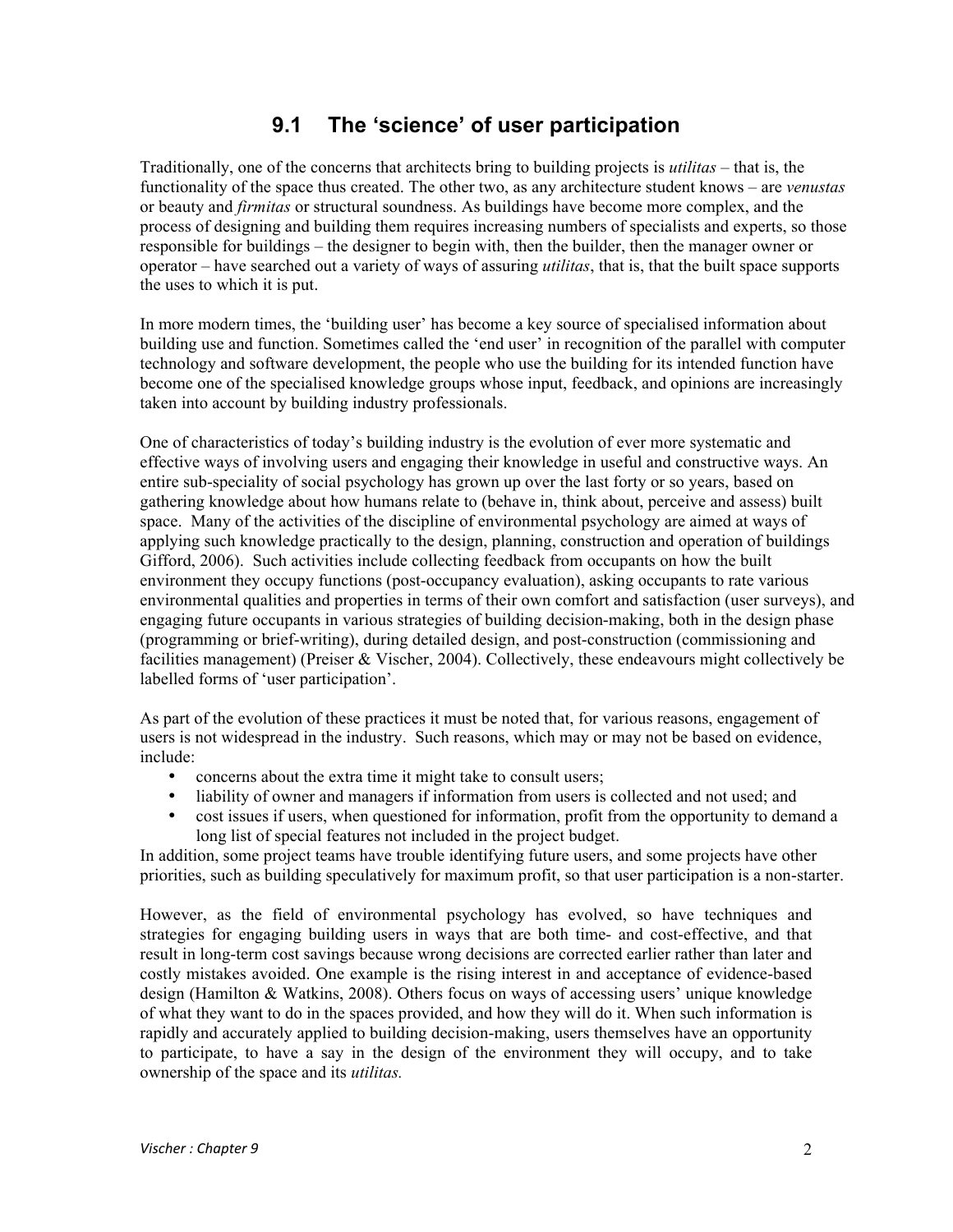## **9.2 Facilities managers and user participation**

Some of the earliest supporters of user participation were members of the design professions. Indeed, many buildings were not built without extensive user participation in decision-making – designing houses for example (Stevenson & Leaman, 2010). However, involving users on an ongoing basis is increasingly becoming an option and even a decision-making tool for Facilities Managers of commercial buildings – places where people work – particularly where change is anticipated or required.

While Facility Managers have expertise in building management and operations, many also find themselves managing building users. Most aspects of building operations have pronounced technical requirements; but when users are uncomfortable with their thermal comfort, or when a change in use or configuration is planned, or when simple logistics (such as access to parking or bathrooms, slow elevators or storage requirements) become issues for occupants, then facility managers find themselves involved in more than the technical operations of the building.

This is particularly noticeable when user groups decide to change their environment, usually by adding or subtracting workstations, or by reconfiguring to allow more space for meetings, or when organisational shifts require groups to merge or separate. Facility managers often find themselves not only managing change to the physical environment, but also at a social and organisational level. The process of changing the physical environment cannot proceed in an effective manner without engaging users in the change process – and in so doing, discover that the workspace change process benefits from empowered users.

The building occupant is in some ways the facility manager's best resource. Proactive facility managers seek out feedback from occupants to help them maintain comfortable conditions inside the building, and also to ensure that FM services meet occupants' requirements and expectations. In addition, proactive facility managers understand that while they are the experts on operating the building, the occupants are experts on the work they are doing and on the tasks they are required to complete in the environment the building provides. Increasingly therefore, facility managers seek out more of a 'partnership' relationship with building users, in which occupants provide useful and constructive feedback to facility operators that help the latter not only provide a more comfortable and supportive environment, but also devise workspace changes that result in a more effective work environment for occupants, making them more effective and productive in their work (Vischer, 1996).

This partnership between users and managers needs to be carefully designed and structured to ensure that it is beneficial to both sides. Inviting user participation in environmental decision-making can, if not well managed, lead to a prolonged and inconclusive process, to raised expectations that are not met, and to other negative outcomes that have undesirable consequences. On the other hand, a clear and explicit process, in which objectives are known, feedback is sought in a specific form on specific issues, and information is exchanged openly on both sides, can only improve decisions and increase the quality of workspace outcomes.

## **9.3 The New Workspace Opportunity**

The New Workspace Opportunity (NWO) is offered every time workspace is changed, even if the scale of physical change is modest (Vischer, 2005). Every change to the environment offers users an opportunity to rethink their processes, their tools, and organisational structure so as to make themselves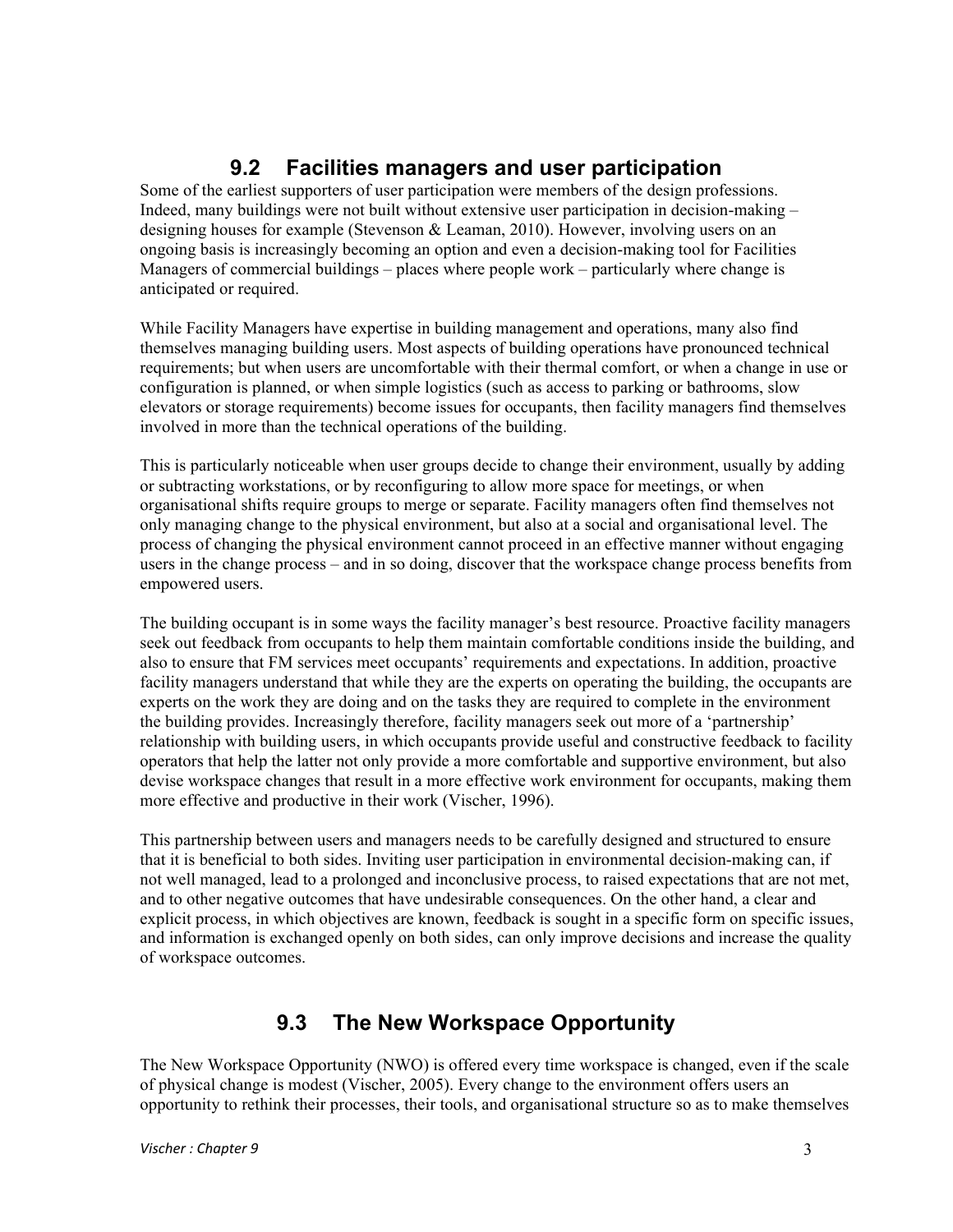more effective at what they do. Facility managers need to be aware of the NWO, to help occupants take advantage of it, and to provide the tools and skills needed to make it effective. Some of the tools employed in such a process include:

- a managed survey of occupants with a specific set of reliable questions whose answers can be applied to design decision-making;
- focus groups in which users are encouraged to identify environmental elements they find both supportive and not supportive to their work; and
- ideas sessions oral, written or on-line where members of the target user group are invited to suggest solutions to problems identified by designers and planners as part of the process.

These and other similar tools are ways of eliciting effective and constructive suggestions from users without encouraging users to generate their 'wish list' and unduly raising their expectations (Vischer, *ibid*.). Typically employees engaging in their work do not seek out additional information about their workspace, the building, or how it operates. FM controls this information, and can disseminate it if needed, during workspace change. When renovations or moves to new premises are being planned, users benefit from information that otherwise they invent themselves. Such fabricated facts can be used to develop negative scenarios about the new space, based on occupants' fear of change.

Unfortunately, pressures to reduce the time and money spent on new workspace mean that participants do not always have the resources to systematically analyse and review opportunities for solving problems and improving processes before they move. Not all companies are equipped to analyze their existing business processes with a view to improving them; in fact not all organizations are rational enough to be motivated to do so (Mintzberg,1994). Key workspace decisions often end up being made on the basis of lowest construction (not operations) cost. However, even a conventional design process anticipates a payback to the organisation in terms of more effective work performance, lower staff turnover, and higher staff morale – all of which can and should be considered when making decisions about new space.

As in all change management processes in organisations, managing the acquisition, dissemination and flow of information is critical. The planning and design process for new workspace has specific information requirements at different stages. Building occupants and decision-makers also need to be informed as the process advances. The information that is acquired and applied needs to be accurate and appropriate - therefore from reliable sources – as well as up-to-date, and unambiguous. Very often the information available is neither adequate nor reliable, so hearsay and gossip risk replacing the facts, and decisions get made based on fear and suspicion.

The Facility Manager has a strong voice in the how information is gathered, who receives it and in what form, and how it is applied to planning and design decisions. In renovations to existing buildings, FM staff provide key information about building maintenance and operations, about energy management objectives and sustainability, about floor loadings and bearing walls, about wiring and cables – power and data – (both vertically in a multi-storey building, and horizontally distributed on each floor) – and they specify cleaning and security requirements. FM staff are often responsible for managing access to users for the design team and others who need information about how the organisation operates and what – if any – business process changes are planned. Thus FM can and often do control the degree to which the organisation takes advantage of the New Workspace Opportunity when designing new workspace.

FM professionals in some organisations have developed a relationship with building users that goes beyond simply providing services related to the building and policing access and uses of space and facilities. FM personnel who have been entrusted by senior managers to occupy a strategic role in terms of organisational planning and future change maintain a more intimate connection with building users. This enables them to understand the varying needs and requirements of different business unit managers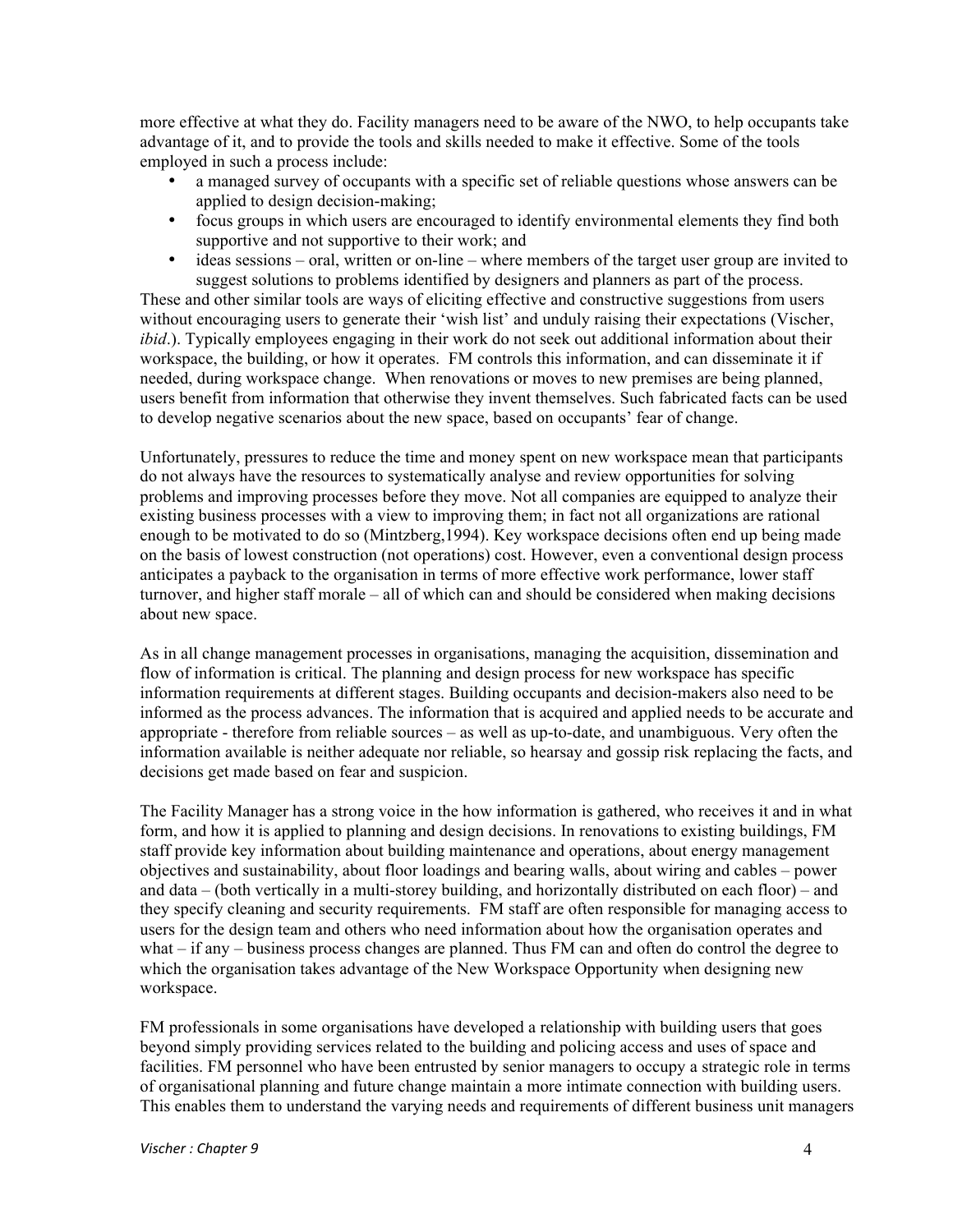and to respond to managers' requests in ways that help them solve problems and improve business processes. In many cases they do this by implementing systematic feedback from building users regarding their occupancy experiences, requirements and comfort.

Feedback from building users usually takes the form of questionnaire surveys administered to occupants. The content of such surveys can vary from simple opinion polling: "Was the FM service you received excellent, adequate or unacceptable?" to more complex questions concerning occupants' feelings of well-being, satisfaction and comfort, or lack thereof, as a function of building conditions. Occupant surveys that are performed on a regular basis provide FM staff with a diagnostic tool to assess what is working well and what is problematic for different groups performing different types of task in different parts of the building. When the questionnaire instrument is well-designed and reliable, the information obtained from users provides a diagnostic profile of how effectively various building features are performing in terms of users' requirements. Workspace conditions that are problematic – for example, indoor air quality problems in some areas, or glare from overhead lights in others, or heat gain and solar glare from windows – then become priorities for change in the workspace redesign process. Those building features that show up on a regular basis as causing discomfort or fatigue clearly affect occupants' performance and therefore the productivity of the group. Investment in workspace redesign solves many of these problems and improves occupant comfort levels, thereby assuring a legitimate objective for any workspace change project (Vischer, 2007).

In addition Facility Managers may also acquire and disseminate feedback from occupants that has implications beyond the functional effect of specific building conditions and affects business processes. Almost any employee at any level has a few ideas about improvements that would enable them to work more effectively. Sometimes these ideas are limited to working physically closer to another individual or group, or, indeed, being more separated; sometimes these are more far-reaching, and pertain to the location of and access to equipment, to ways of communicating and sharing information, and even to organisational restructuring. A common example is the need for more abundant and accessible places to meet and work together with one or a few colleagues on an as-needed basis. Conventional office-space has often failed to meet this need, and the lack of collaborative workspace slows down decision-making and limits information exchange – priorities in the modern business environment.

The planning and design team may survey or interview building occupants to gain this type of information, but time constraints often prevent them from developing ideas with employees about ways of improving the functional support they receive from their workspace. The FM team who has already acquired this information and understood its importance to the overall health of the organisation is better placed to share it and ensure that the consultants prioritise it in their design decision-making.

In maintaining an intimate awareness of their constituents' needs and aspirations, Facilities Managers are in a position to manage the all-important exchange of relevant information. Design decisions that have already been taken, such as a more open concept workspace, a building or site selected for the new space, or a change or upgrade to more powerful IT tools, need to be shared with building users. When they are not informed, such 'information' is fabricated by employees and moves quickly in the form of rumours throughout the organisation, convincing employees that they will have to relocate to another town or suburb, that there will be no enclosed offices, or that their parking privileges are to be removed, regardless of whether or not any of these are likely to happen.

This is not to say that sharing all information and all design decisions entirely eliminates employees' concerns about the future of their workspace. In spite of the rational need to identify and appreciate workspace features that support work, people also have emotional attachments to the space they know, whatever its limitations, and an urge to resist any changes that risk altering the status quo.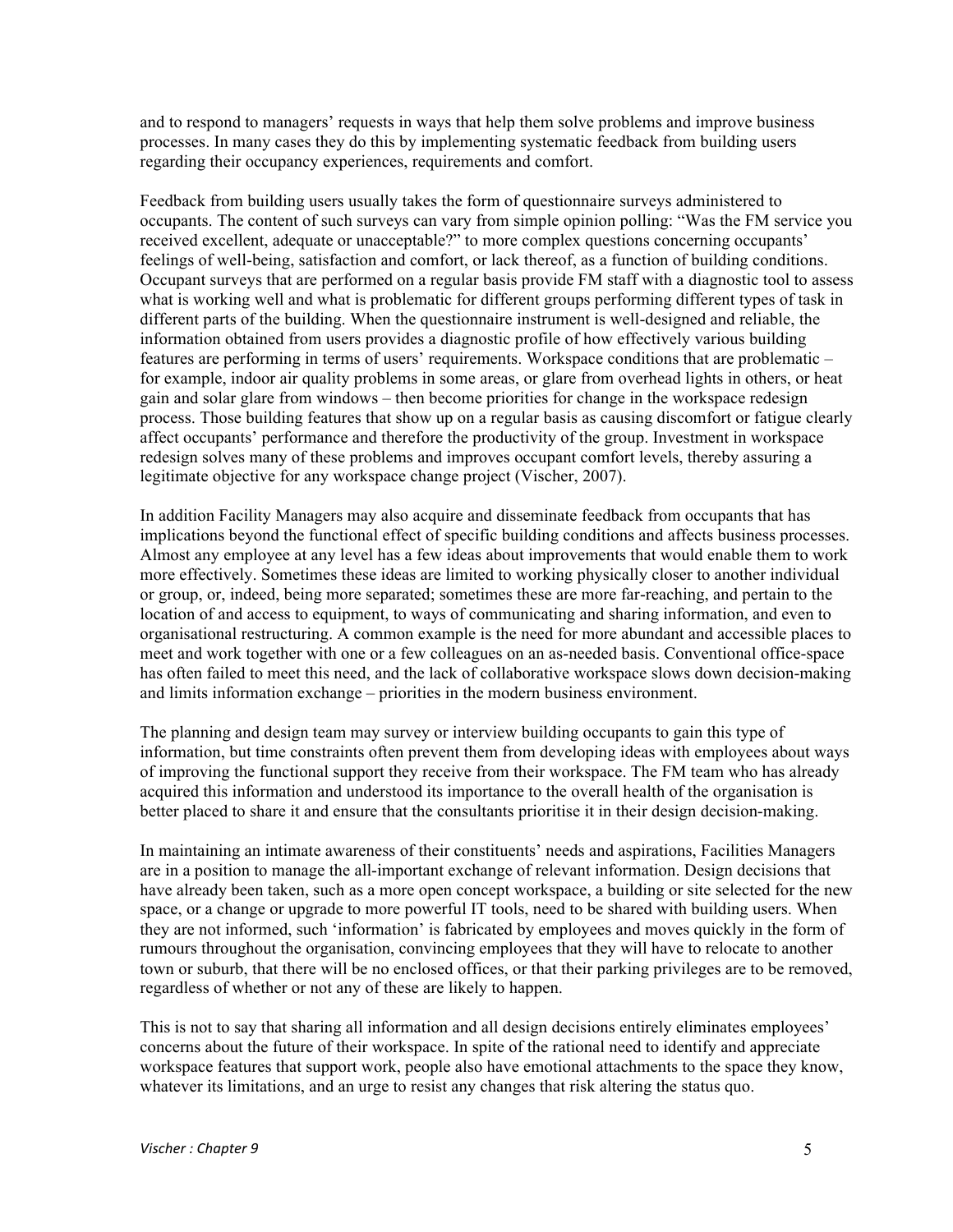# **9.4 Principles of Workspace Transformation**

In all situations of workspace change, whether these are minor changes involving rearranging or replacing workstations or major changes involving completely renovating a floor or moving to new premises, employees are likely to express resistance to that which is new and unknown. While studies of organisational change largely focus on contextual conditions as drivers of change, recent research has also examined the pressure of organisational change on managers and their relative abilities to manage the stress this creates (Judge et al, 1999). The study reports on seven personality traits that affect how managers respond to organisational change. Results show that of these, 'positive self-concept' made up of locus of control, generalized self-efficacy, self-esteem, and positive affectivity, and 'risk tolerance' made up of openness to experience, tolerance of ambiguity and risk aversion, are strong dispositional predictors of managers' ability of cope well with change.

Similar arguments may be advanced to explain how well building users cope with workspace change. As with organisational change, workspace change generates resistance based on fear of the unknown – an effect especially pronounced where users are insufficiently informed. However, it can be argued that fear of workspace change is expressed in territorial terms, motivating users to defend territory and generating resistance to territorial loss and all that it means. While there are certainly personality differences that explain why some occupants may react more defiantly than others, there are also basic stages in coming to terms with workspace change that are common to all office occupants, and have some parallel to Kubler-Ross's process of accepting dying (Kübler-Ross, 1973). Typically, the stages of resisting and then coming to accept workspace change include:

- Fear of loss
- Mistrust of superiors
- Identifying a champion
- Too much change
- Engaging in the process
- Managing costs
- Learning new processes (Vischer 2005).

FM personnel can learn to anticipate these stages and to manage and distribute information within the context of the strategic user involvement process. The advantage of a proactive approach is fewer negative impacts arising from moving workers into an environment they did not anticipate and do not understand. Such negative impacts include importing previous processes and ways of working that no longer fit, anticipating a degree of comfort or luxury that is not provided, or simply not being able to find key contacts and resources that they need for their work.

Just as there are predictable stages to users' resistance to workspace change, there are opportunities throughout the design and planning process to take advantage of the opportunities these offer for constructive and useful feedback from users. Each stage of resistance or conflict offers a chance to empower users and give them a stake in the outcome. Typical stages of managing user resistance in a workspace change process are described below, and suggestions are offered for constructive FM responses that manage conflict and improve process outcomes.

### **9.4.1 Transformation as imperative**

Companies cannot afford not to take advantage of the opportunity for organizational change and improvement that new workspace provides. The process of transforming workspace needs to articulate objective measurable improvements to the efficiency and effectiveness of organizational and work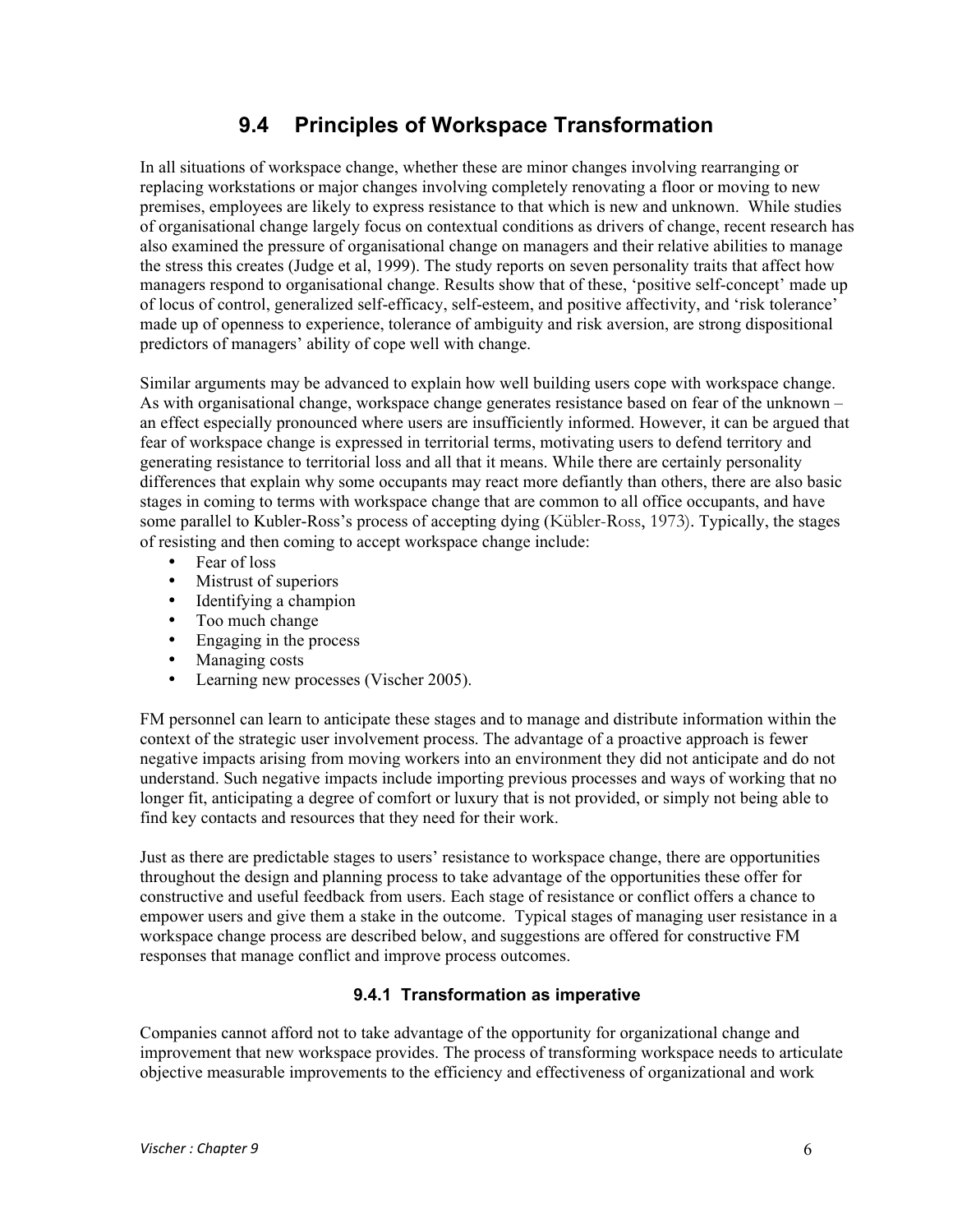processes. All reconfiguration offers an opportunity for improvement, not just to space but at all levels of organisational functioning.

#### *Insert Figure 1 here*

In acknowledging that space change is a tool for organizational change, managers need to commit to a rational analysis of how much and what sort of change they favour, but this is not easy to bring about. Taking a rational approach to planning workspace change can be frustrating in view of the emotional attachment people have to space. For example, employees at Boston Financial had their own offices, but the overall space configuration meant that very few of them had windows and most of the rooms had limited space. People sat in virtual closets, alone and cut off from colleagues, and were often too warm, and subjected to vibration from the air handling system located in the building's core. But when a major renovation was planned to open up the floor, give everyone a daylit space with access to windows and move them away from the building core and into a light and airy open space with adequate ventilation, employees rebelled on the basis that they would be accommodated in workstations and not in private offices. This is not an unfamiliar scenario. Rational thinking would assert that better light and air, not to mention ergonomic furniture, would help people work. Emotional attachment asserts that any enclosed space that can be viewed as 'private' is a marker of personal territory and status in the organisation and therefore should not be given up (Duffy et al, 1998).

On the other hand, a complete vision of the future is not necessary for the process to be effective. Answers to smaller and more manageable questions about who we are and where we are going – and where we want to live – may be sufficient in minor move or change situations. Nevertheless, whether they see it at the beginning, middle or end of the process, decision-makers ultimately recognize that planning workspace is a powerful tool to be used to achieve a variety of ends.

As mentioned above, feedback from users is a critical ingredient of the new workspace opportunity; the need for user involvement increases with the degree of change envisaged. At the small end of the scale of change, feedback from occupants may be applied to improving thermal comfort or lighting, or making sure better amenities – a windowed coffee-room, a quiet room or 'serenity space' – are included. In more major projects, where workspace change is part of a cultural transformation, user involvement should increase and users empowered to participate in decisions that affect them. S indicated in Figure 1, the scale of user involvement should keep pace with the scale of opportunity. Minimally, employees are consulted; more ambitious consultation leads to involvement in decision-making; and at the large end of the scale of workspace transformation, employees need some control over decisions. Examples of the various tools and techniques for consultation, involvement and empowerment include surveys, interviews, focus groups and various forms of brainstorming and ideas sharing (DeWulf and Van Meel, 2003).

#### **9.4.2 Play out the process**

People at different levels and with different functions in the organization react differently to the idea of workspace change, and to the idea of changing organizational culture. Stakeholders in the change process range from members of 'the C-suite' who may have a vision of the future of the organization they want to implement, to middle managers and departmental leaders who have to make decisions about the space their staff will occupy while at the same time protecting their own status and territory. Employees are also stakeholders, and often stand to gain or lose most from new space. FM staff also have a point of view,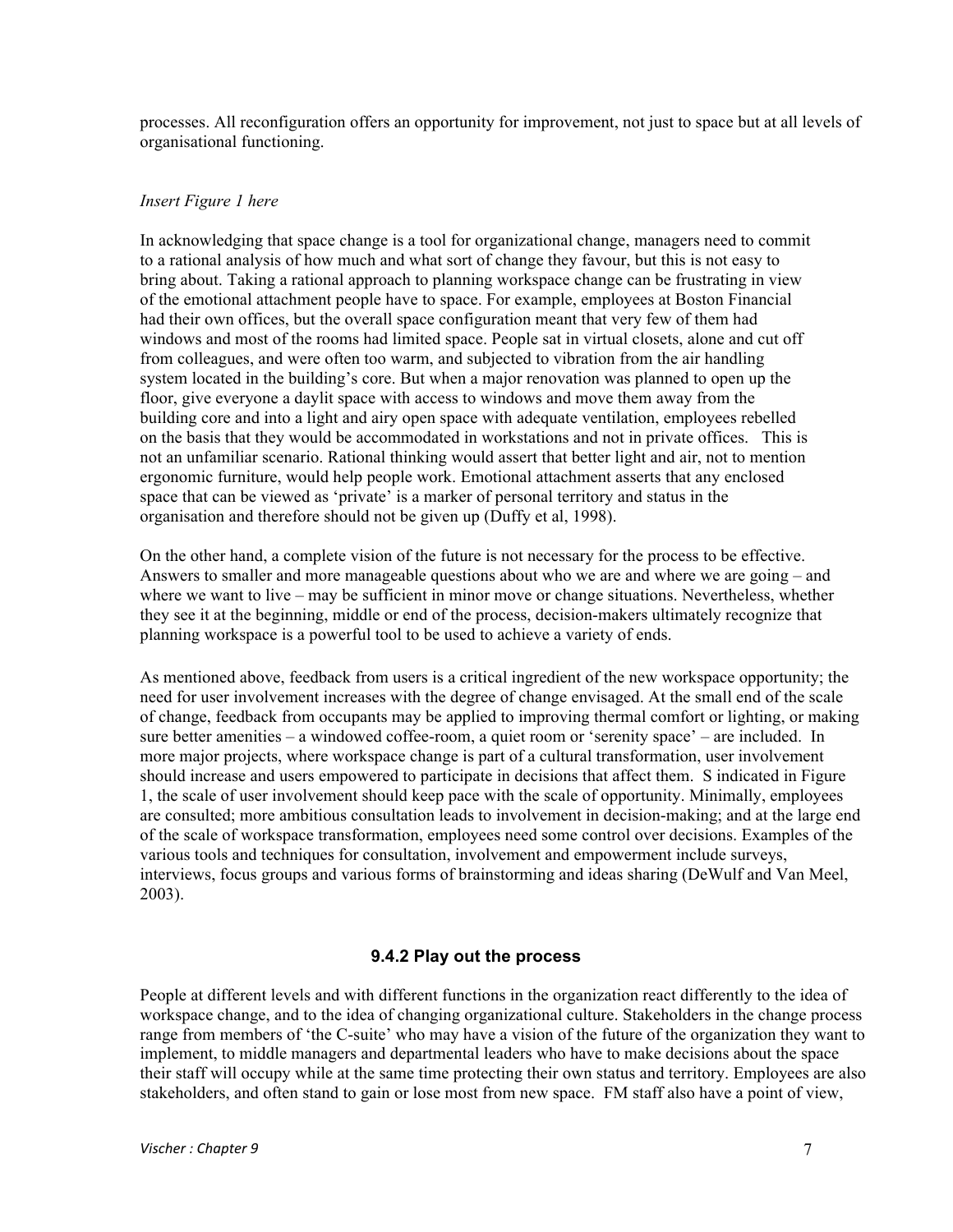often tied to practical considerations of cleaning and maintenance, as well as financial concerns as they often manage the budget for new construction as well as for facilities operation. Finally consultants such as designers and space planners have opinions based on their specialized knowledge and experience.

#### *Insert Figure 2 here*

Because each interest group has different priorities, a major challenge is to find ways of aligning stakeholders' priorities so that the project advances towards real change and does not revert to the 'tried and true' (see next principle). Not all stakeholders want change, or want the same amount of change, and some actively resist change. Moreover, their reasons for supporting or resisting change are likely to vary. As Figure 2 shows, sometimes senior managers in the C-suite favour change, whereas middle management and employees do not share the vision and are more inclined to protect what they have already. Sometimes the initiative for change comes from employees, who might or might not be supported by their managers, and who then have to convince senior management that change is desirable. In some projects the impetus for change is driven by consultants who gather enough wide-ranging information about the organization to see where the opportunities for improvement lie. They might be supported by the FM people that hired them, but, in order to be effective, senior members of the organisation have to be convinced as well.

Stakeholders are aware that organizational culture and values are transmitted through workspace and building decisions (O'Mara, 2000). Both pro-change and anti-change proponents must understand that not all aspects of an organization's culture need to be thrown out when change is envisioned: part of workspace transformation is to decide what to keep and what to change. Some companies have important cultural ties to their communities, and do not want to lose them. Others have traditional corporate rituals and symbols that give the corporation a human face to its employees. The recently built corporate headquarters of the Caisse de Dépôt et Placement in Montreal, Canada, has imprinted all the words that indicate its corporate values on the glass walls that soar above the 6-storey atrium. The magnified letters are projected into the interior by the light outside, and serve as reminder to all employees and all visitors of the values the company stands for.

In the process of deciding what to keep and what to drop, the yes-groups and the no-groups have to negotiate, and the negotiating process has to be facilitated. New workspace means change, no matter how carefully stakeholders attempt to maintain the status quo, so an effort should be made to ensure that the changes that are implemented are advantageous to the organization. The fact that all stakeholders have a different attitude towards and tolerance of change is an indicator of the importance of the process selected, and an indicator of the inevitability of conflict.

### **9.4.3 Embrace conflict**

Typically conflicts in the change management process are about territory: territorial gains and losses, boundaries and claims. Changing territorial boundaries (and claims) inevitably causes conflict, but the energy released by conflict can be dynamic and constructive if it is recognized and harnessed by the change management process.

Embracing and resolving conflict allows the organization's degree of tolerance for change to be identified. However, not all conflicts are resolved without some cost. Sometimes employees feel strongly enough about losing their private offices or their proximity to the window or their visitor's chair that they leave their jobs. Sometimes conflict is expressed in the form of threats: signed petitions, union action, official (and unofficial) complaints. One Canadian provincial government agency filed a grievance against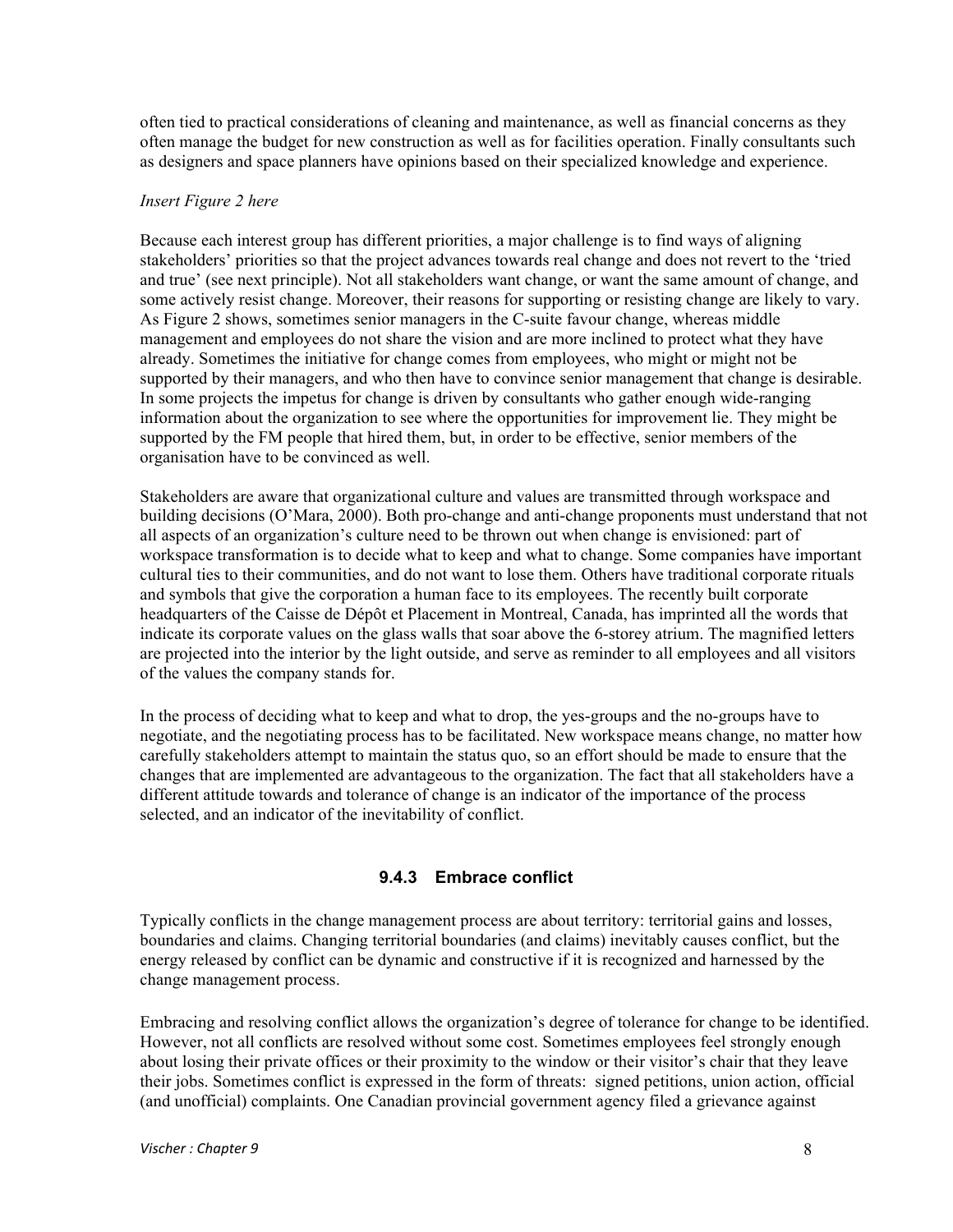management for moving staff out of 2.4m x 2.4m workstations with 1.5m partitions into 1.8m x 2.4m workstations with 1.2m partitions. They claimed they would no longer be able to do their work, as the worksurfaces would be too small and the noise level would be too high. If senior managers ignore such concerns, employees will continue to resist workspace change; if they give in to such actions, the new workspace will be a compromise that will leave everyone unhappy. The conflict needs to be managed.

Tactics to get people talking about space and making their values explicit include presenting extreme scenarios ('let's take away all partitions around cubicles'), issuing status challenges ('let's put all the senior executives in open workstations'), and framing futuristic scenarios (wireless throughout the building, remote work, shared desks, mobile offices, new intranet portals. . .). These tactics are an effective way of getting stakeholders to engage in debate that makes their values explicit, but are more easily employed by outside consultants with experience in using them, rather than by internal FM personnel that may fear making enemies.

Conflict intimidates many people and in many organizational cultures overt conflict is considered wrong or shameful - somehow it is seen as evidence of failure. Conflicts that focus on space are a less threatening and less problematic way to express value differences, making people's differing viewpoints more explicit and more manageable than when abstract organizational values are at issue.

### **9.4.4 Avoid the default**

The language that clients and users use ('demand'), and the language that building professionals and designers use ('supply') are not the same (Blyth & Worthington, 2001). One effect of the difference is that at certain critical decision points along the way, clients and users do not have a response to the questions they are being asked and cannot provide needed feedback to the design team about space use. They cannot easily envision future space: what a new place will look like, how it will affect them, whether or not they will be able to work comfortably. This knowledge vacuum creates pressure to go back to what is already known – the default position. This pressure exists throughout the workspace change process.

Requiring participants to be explicit about the goals and business objectives of workspace change is useful, especially at the beginning of the process. But it is not enough – these must be documented and accepted by all stakeholders. If not, they will remember later on important priorities they did not think of at the beginning, and they will forget the important priorities that they set at the beginning. Writing decisions down, making lists of goals and objectives, drafting design principles to guide later stage decision-making – all these are tactics that help move the process forward and help avoid an automatic reversion to 'tried and true' solutions, which are, for the most part, repeat versions of what they already have.

Evidence of the pressure to default to the tried and true occurs when decision-makers use cost and the possibility of cost overruns to avoid an innovative solution. Whether or not participants' new ideas are really 'pushing up costs', invoking this argument can effectively apply the brakes to real change. The whole question of whether or not innovative workspace is more costly than conventional offices and conference rooms is more complex than the easily understood but incomplete conventional real estate formulas such as cost-per-square foot and net useable–to-gross floor area. If workspace innovation, like new technology and business processes, is predicated on improving worker performance and making tasks easier and quicker to perform, then 'costs' are really 'investments' and a return rather than a loss should be expected.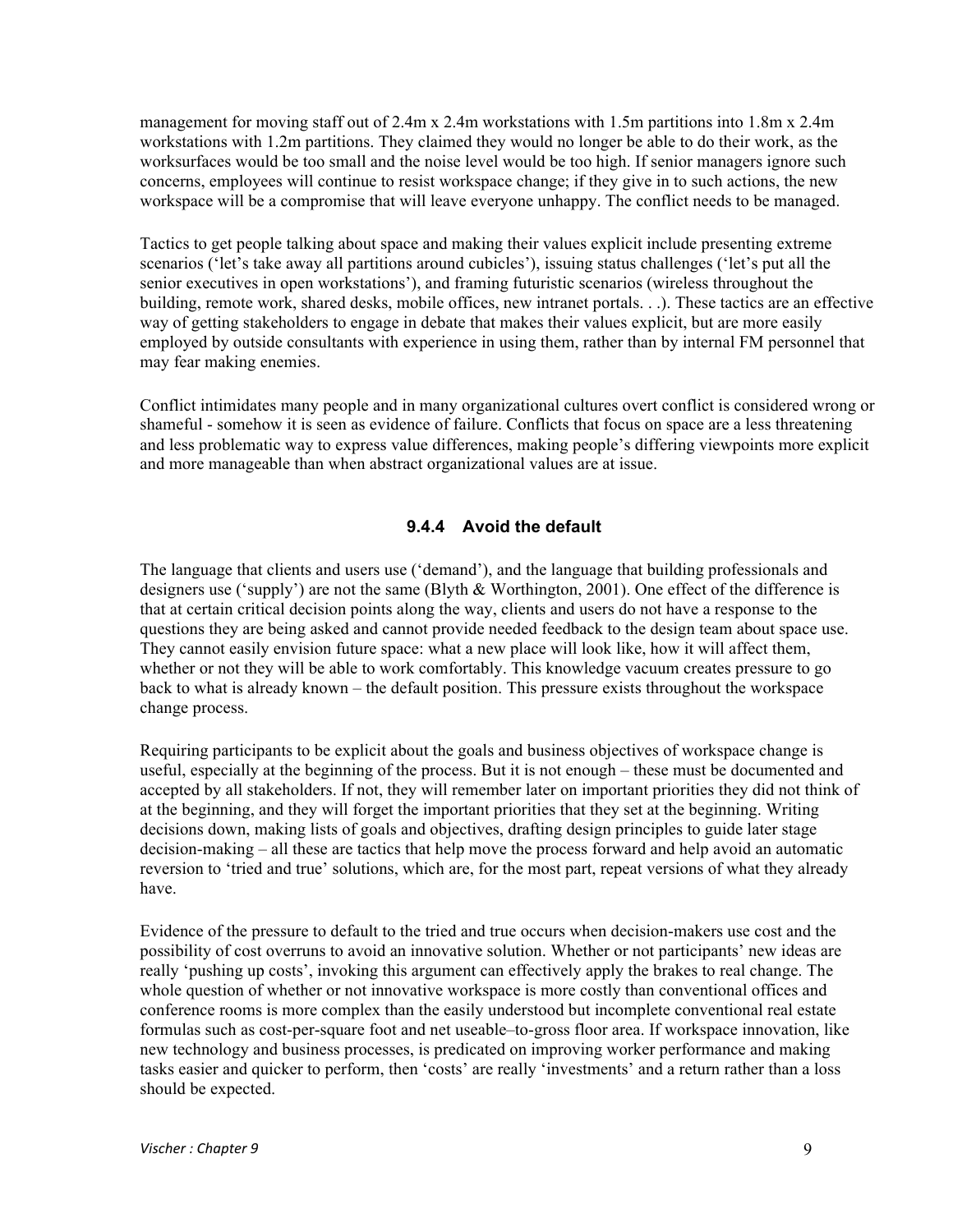#### **9.4.5 Not a zero-sum game**

Fear of loss is an area of territorial conflict. Workspace occupants often tend to think more about what they are going to lose than what they might gain from new workspace. Anticipating and managing this expectation is an important part of managing workspace change. Building occupants tend to fear that organizational gains - such as reducing occupancy costs, opening up workspace, and facilitating communication - are more likely to be gains to the company and not to themselves. They may experience these 'gains' as losses: smaller workspaces, fewer partitions, and being more closely observed at work. Managing the workspace change process means taking steps to help users understand and believe that ultimately there are gains to both sides.

The key to creating a win-win situation is the dissemination of information. If gains in functional comfort and productivity, as well as cost savings, are the objectives of the innovative workspace project, then all stakeholders must be informed. It can take months after moving before people who fought against smaller workstations, lower partitions and clustered lay-outs find out that they like being close to co-workers, hearing others talk without having to call meetings, and being able to access other spaces when they need to concentrate or meet privately. Hypertherm Inc. is one of many organisations that had so outgrown its workspace that people were working in workstations squeezed into hallways, had lost virtually all their meeting-rooms and informal space, placing tables in hallways to have a place to meet, and were constantly too warm and experiencing poor indoor air quality because of the overly dense occupancy. Yet when a new building was being planned, several groups complained that it would be 'too open' and would prevent them from concentrating – not because this was likely to be true, but because they were moving into an unknown environment and they feared territorial loss.

The experience of loss is part of the change process – people resist loss, they fight not to have loss, they feel grief when loss occurs. Gains are not automatic – some teaching and preparation is needed so that people learn to function in new ways and take advantage of the interesting new possibilities their new space presents. While the threat of territorial loss automatically accompanies all workspace change initiatives, the possibility of gains must be learned. The most powerful antidote to territorial loss is empowerment through information and involvement.

#### **9.4.6 Empowerment is key**

People affected by change need to have some involvement in order for change to be successful. Because people's territorial rules and boundaries are emotional, users need some control over decisions, and to be effectively involved they need to be informed. This is what is meant by environmental empowerment. Deciding which decisions they have a say in, at which stages in the process they are consulted, and how much control they have over the outcome are key issues in the design of the strategic user involvement process.

There is no one right way of empowering people to make decisions about their workspace. The concept of empowerment is based on user feedback and consultation opportunities designed to be effective within specific time and cost parameters and to respond to real project constraints. By being clear and explicit about how much control users have and when they may exercise it, Facilities Managers can perform the important act of actually giving away control for that part of the process. A wide range of styles and degrees of empowerment have been developed, drawing from a variety of participation techniques and selected to correspond to the scale of transformation opportunity (Sanoff, 1999).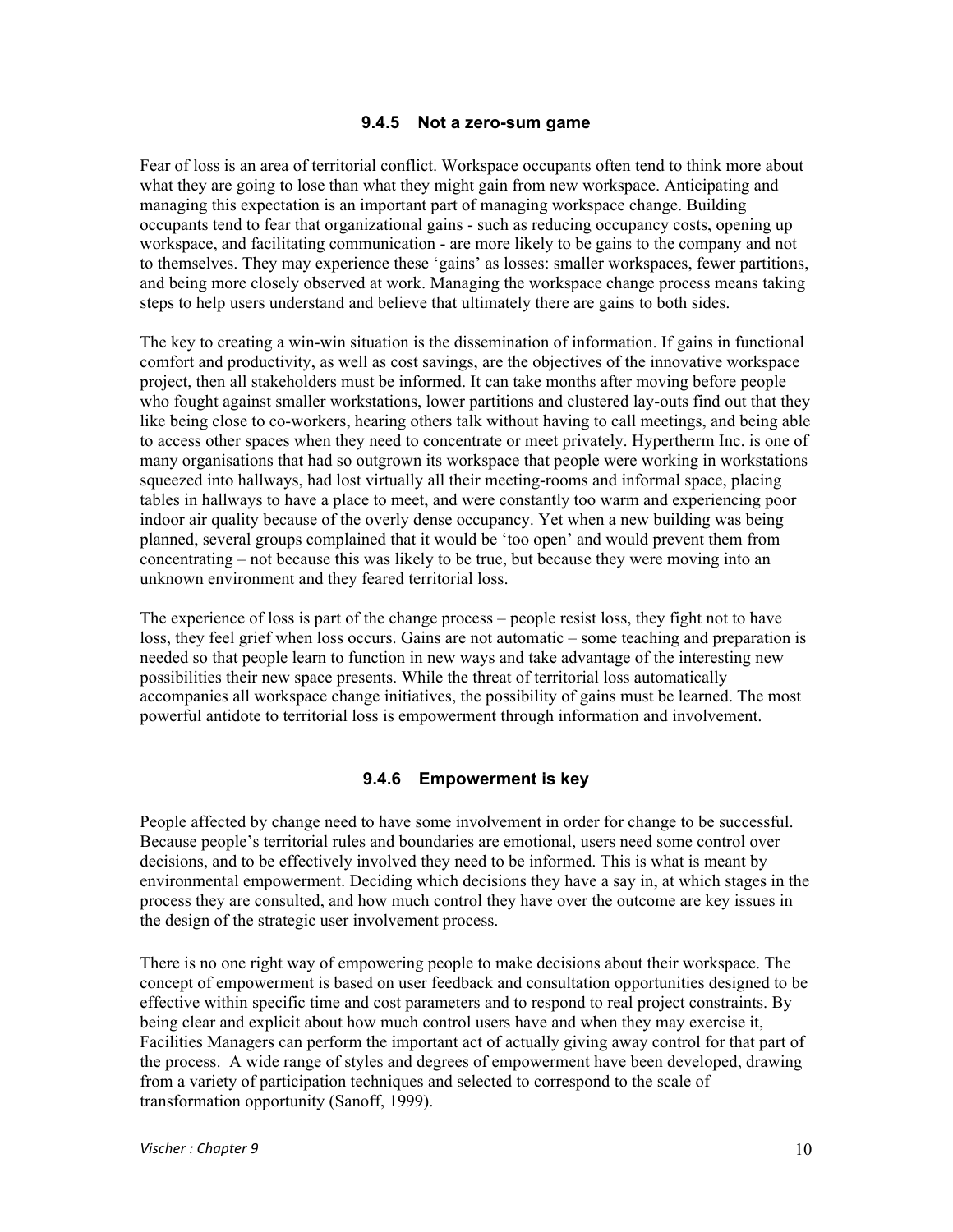A major advantage of involving users is that their professional and technical knowledge can inform design decisions. Workers themselves are the experts on how their jobs are done. The experiences they have had, the ideas they present and the information they share all help improve the quality of decisions, especially functional decisions such as distance from co-workers and equipment, special lighting or acoustic requirements, and needed furniture elements. Techniques of accessing feedback from occupants help to access this information and ideally need to be part of a phased and planned strategic approach: gathering knowledge about how people work is not the same as asking people to plan their own workspace. Indeed, with too much say in the process, workers tend to favour workspace design that reproduces much of what they already have. Thus the approach to involving occupants must be as carefully designed and managed as the design process itself (Becker and Steele, 1994; Steele, 1986).

There are many ways of environmentally empowering users and not all of them work well in all situations. In many organizations, participation in a space planning process takes too much time away from the job. Not only do managers not welcome these kinds of interruptions, but workers themselves are often not comfortable spending their time on tasks that are not in their job descriptions. Another barrier to empowerment is aversion to conflict. People have different ideas about space and how it should work, and not everyone likes to stand up and express unpopular ideas to their peers. A third barrier is the disempowerment most office-workers feel towards workspace. Accustomed to being told where to sit and what kind of space they can have, employees in many companies lack adequate information to make responsible decisions. Workers should be informed so that they can make decisions themselves – not just provided with information about the decisions the design team or CEO is making on their behalf.

### **9.4.7 Change is positive**

Workspace transformation is by nature a positive force. However, it is negative when workspace is changed without attending to its effects on the social order, behavioural norms and work processes, in short, without integrating physical space into a holistic vision of the organization. The presence of a facilitator can help move such a process forward constructively. When stakeholders are unwilling or unable to resolve or even tolerate conflict, a facilitator should initiate an explicit strategic workspace planning process designed to have buy-in at all levels. Knowing they will have a chance to voice their opinion helps stakeholders be more tolerant of different points of view. In addition, such a process allows decision-makers to determine limits on employee empowerment, such as degree of participation, time and cost constraints, and fundamental values and principles to be respected. This ensures accountability and ensures that the process will move forward and will not degenerate.

In view of their experience of building management and operations, and their big-picture understanding of the organization, individuals with FM training are well placed to facilitate the planning process and to ensure that the full range of user groups and interests are represented. While some training in process facilitation may be necessary (and not all FM professionals will want to take this on), a well-facilitated process can make the difference between a successful and unsuccessful outcome.

Facilitating the user empowerment process helps make workspace decisions more rational while at the same time respecting occupants' emotional and territorial concerns. Conventional design decision-making often means that workspace decisions are made on the basis of one person or committee giving approval to plans and specifications presented by design consultants. In such a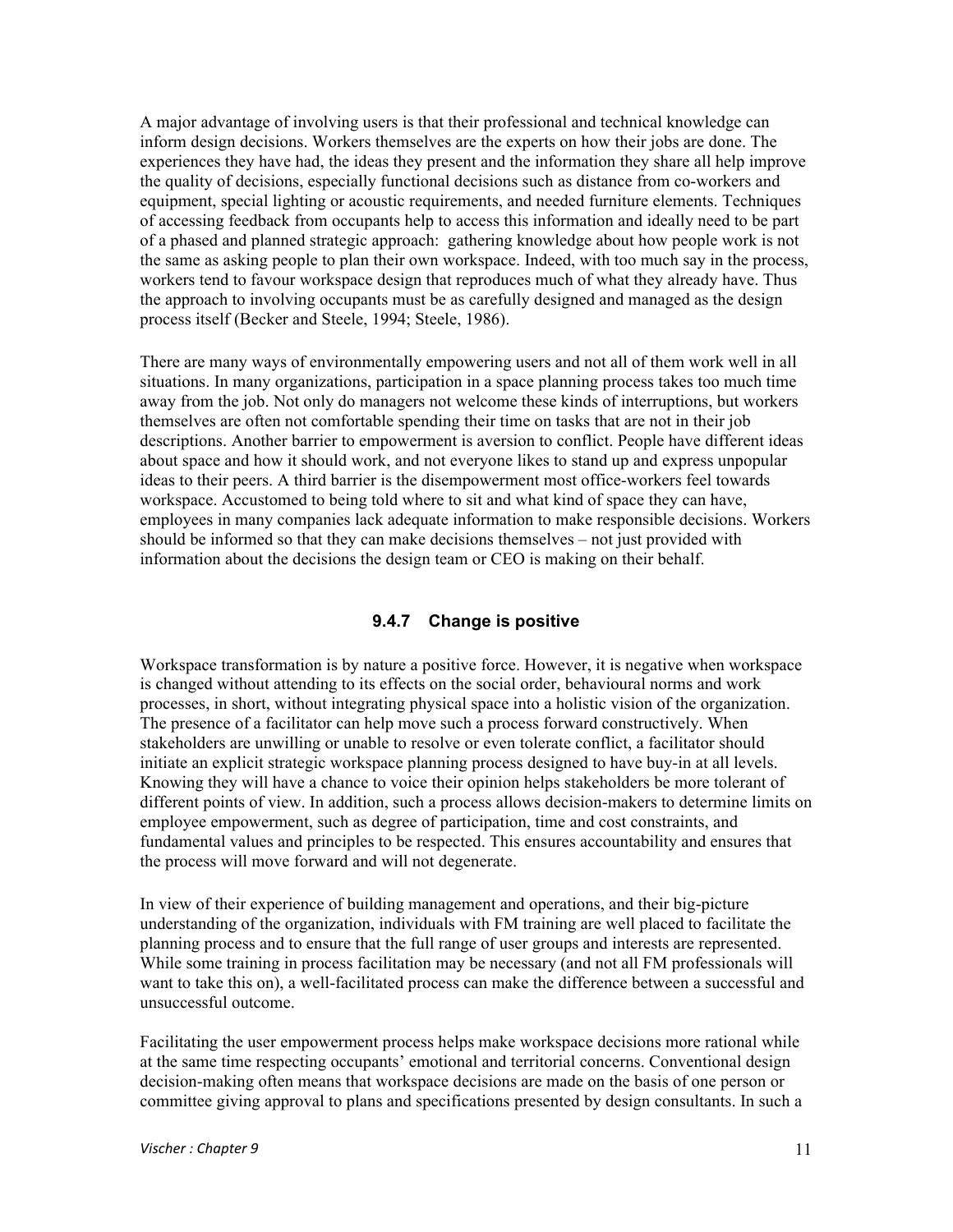context, change founders on the shoals of territorial defence, lack of user empowerment, and the pressure to revert to old familiar ways of doing things. As a result, workers may protest and even mutiny – sometimes after move-in. This may account for those cases in which extensive time and effort was spent on innovative workspace, and the company floundered or failed shortly after moving into new premises.

The evidence suggests that workspace change is often not managed as an empowering process for employees, and that companies fail to take advantage of the New Workspace Opportunity. In successful examples, workers who have participated, learned, understood and felt empowered by the process have moved into new workspace with an already established sense of ownership and are effective in immediately using the space as a tool and making it work to their advantage. Senior managers see the value of this in better performance, higher morale, more engaged employees and increased competitive advantage.

### **9.5 Results of empowering building users**

In view of the major investment that new buildings and workspace is becoming for modern organisations, and of the increasing contrast between the speed of change in the business world and the lengthy terms of leases and a building's useful life, companies today are becoming more aware of the New Workspace Opportunity. Directing and managing workspace change, and taking advantage of the opportunities offered by designing new accommodation, is increasingly falling to Facilities Managers, who are increasingly in a position to contribute to organisational effectiveness.

The larger and more complex the organisation planning new accommodation, the more urgent decisions-makers feel about involving and empowering employees so that they (and their knowledge) contribute to a successful outcome. Companies in recent years who have invested in user feedback and used their employees' specialised knowledge to help make workspace decisions include Google, Muzak, Shell Oil, Hewlett Packard, Bloomberg, New York Times, Pfizer, a wide range of government agencies, and innumerable smaller companies. While different organisations' approaches to empowering users in the context of a user involvement strategy vary, the principle – that of accessing people's specialised knowledge about their work to help make decisions about workspace change – is the same. In fact, in future companies are likely to draw increasingly on their 'human capital' to help make good workspace decisions, with some innovative and inventive results. To do this effectively, FM is teaming up with HR to take joint responsibility for environmental quality at work.

In taking on this role, and acquiring the skills necessary to exercise it, Facilities Managers increasingly control the degree to which new workspace is linked with improved productivity – not in the old sense of employees being able to produce more widgets faster, but in the more modern sense of a company that reduces staff turnover, is an effective recruiter of new talent, sustains good customer relations, has a clearly recognizable brand, and is quick to recognize and adopt new tools and processes to ensure competitive advantage.

Informing and empowering users to take responsibility for the environment they work in also changes the FM-user relationship from one of providing a service to clients to one of shared responsibility and partnership. Just as organisations increasingly need to invest in their human capital and to provide an environment that encourages creativity, innovation and initiative as well as rapid and accurate task performance, so they need Facilities Managers to direct and manage their investment in supportive workspace. In the future, FM will need the skills and insight to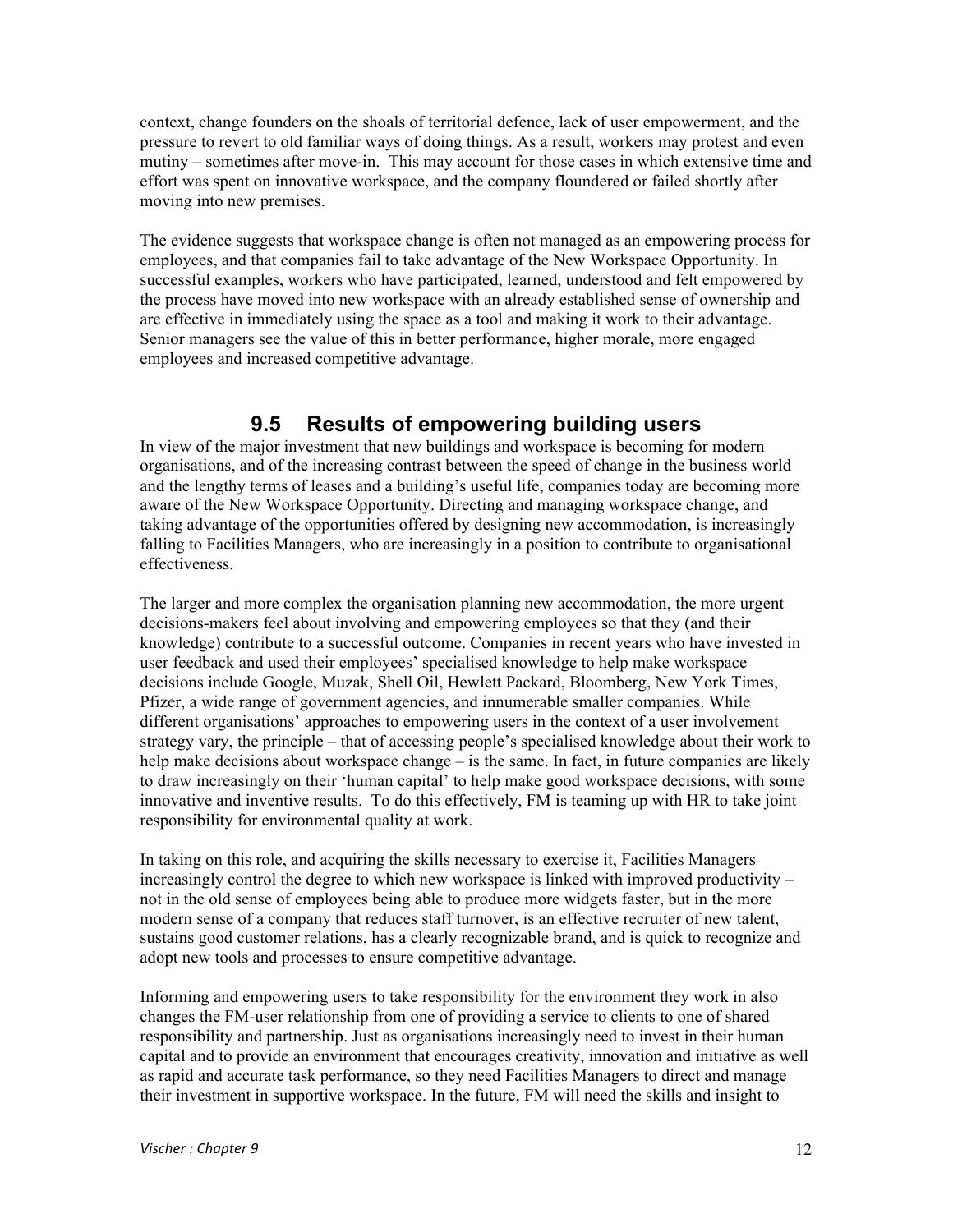devise an appropriate change management process, and to manage occupants' involvement in it and empowerment through it.

## **BIBLIOGRAPHY**

Becker, F and Steele, F. (1994) *Workplace By Design: Mapping the High Performance Workscape*. San Francisco, CA: Jossey-Bass.

Blyth, A. and Worthington, J. (2001) *Managing the Brief For Better Design.* London, UK: Spon Press.

Dewulf, G. and Van Meel, J (2003) 'Democracy in Design' in R.Best, C.Langston, G. de Valence eds. *Workplace Strategies and Facilities Management* Oxford, UK: Butterworth-Heinemann.

Duffy, F., Jaunzens, D., Laing, A., Willis, S. (1998) *New Environments For Working* London, UK: BRE Publications.

Gifford, R. (2006) *Environmental Psychology: Principles and Practice 3rd Ed*. Colville, WA: Optimal Books.

Hamilton, D.K. and Watkins, D.H. (2009) *Evidence-based Design for Multiple Building Types.* New York, NY: J.Wiley & Sons.

Judge, T.A., Thoreson, C.J., Pucik, V. and Welbourne, T. (1999) 'Managerial Coping with Organizational Change: A Dispositional Perspective' *Journal of Applied Psychology 84*(1) 107-122.

Kübler-Ross, E. (1973) *On Death and Dying*, London, UK: Routledge

Mintzberg, H. (1994) *The Rise and Fall of Strategic Planning: Reconceiving Roles for Planning, Plans, Planners* New York, NY: Free Press and Prentice-Hall International.

O'Mara, M (2000) *Strategy and Place: Managing Corporate Real Estate and Facilities for Competitive Advantage* New York, NY: The Free Press.

Preiser, W. and Vischer, J.C. (2004) *Assessing Building Performance* Oxford, UK: Elsevier Science Publishing.

Sanoff, H. (1999) *Community Participation Methods in Design and Planning* New York, NY: J.Wiley & Sons.

Steele, F. (1986) *Making and Managing High Quality Workplaces: An Organizational Ecology* New York, NY: Teachers College Press.

Stevenson, F. and Leaman, A. (2010) 'Evaluating Housing Performance in Relation to Human Behaviour: New Challenges' *Building Research and Information 38*(5) 437-441.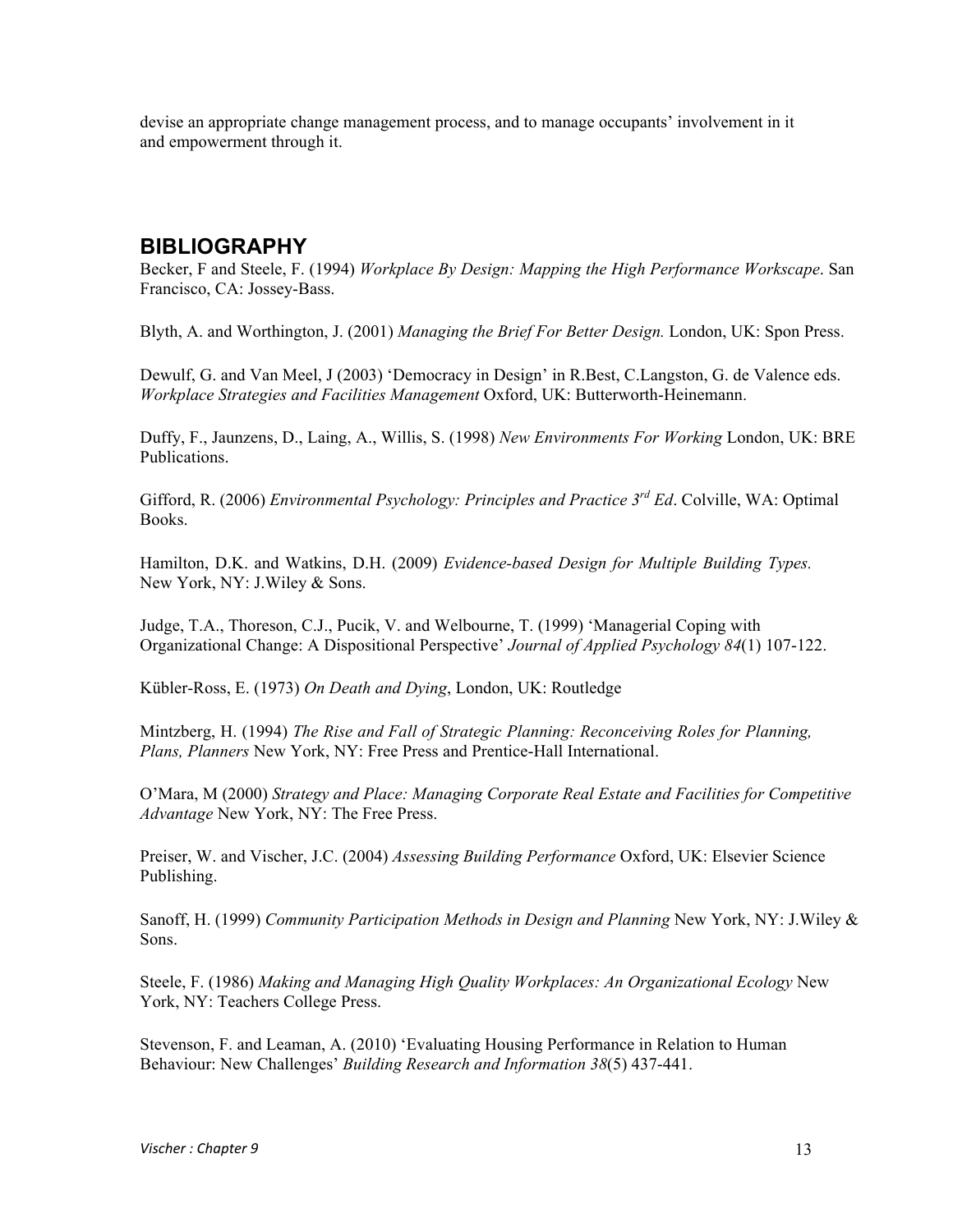Vischer, J.C. (1996) *Workspace Strategies: Environment As A Tool For Work* New York, NY: Chapman and Hall.

Vischer, J.C. (2005) *Space Meets Status: Designing Workplace Performance* London, UK: Routledge/Taylor and Francis.

Vischer, J.C. (2007) 'The Concept of Workplace Performance and Its Value to Managers' *California Management Review*, Winter. 62-79

© Jacqueline C. Vischer

30 September 2010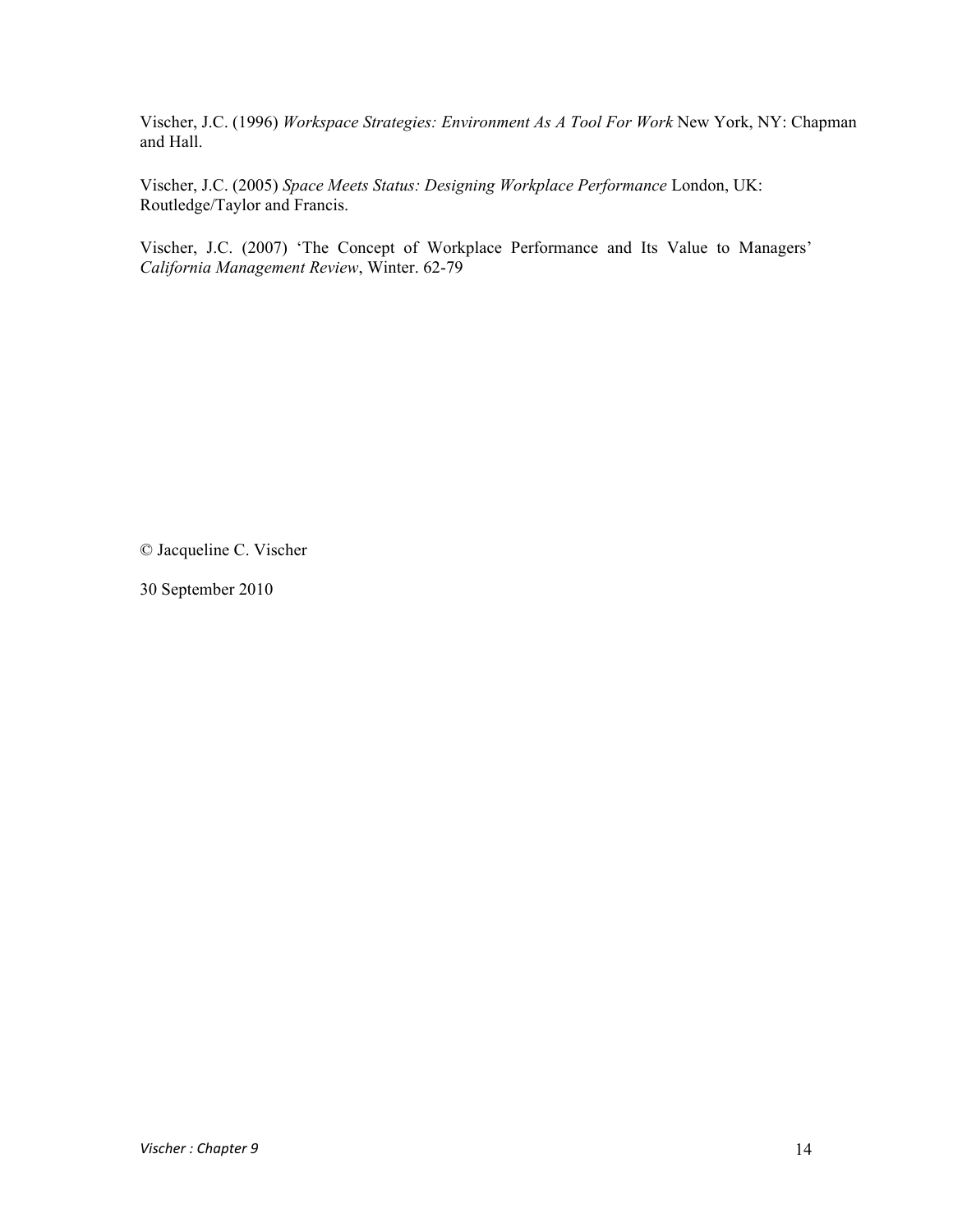



∗ From Vischer, J.C. (2005) *Space Meets Status: Designing Workplace Performance* London, UK:

Routledge/Taylor and Francis, Chapter 6.